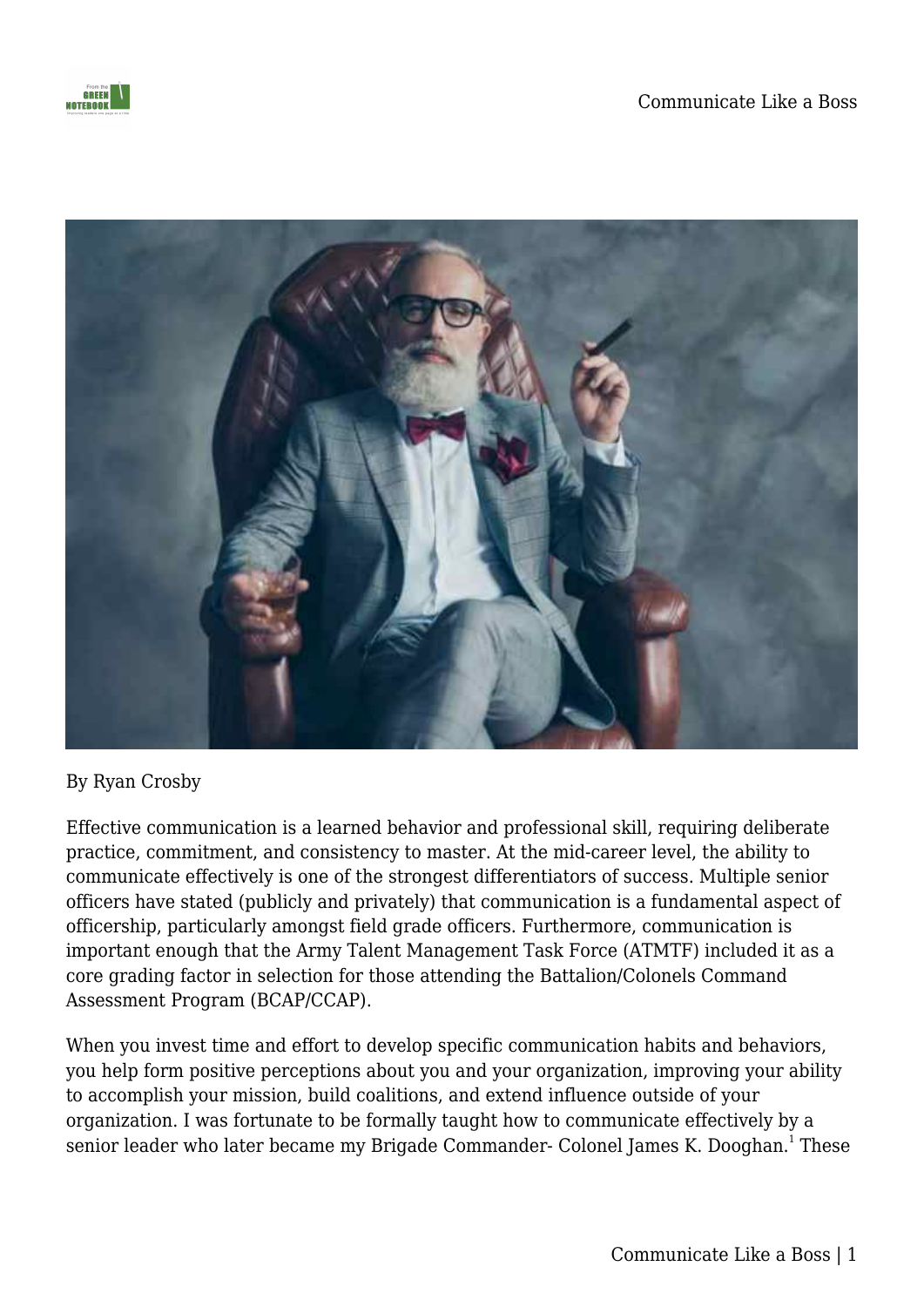

lessons were impressed upon me (sometimes painfully) during the two years I worked with him, and from observing the outcomes he achieved through these techniques. What follows is a distillation of his sage advice, which I believe is the most important skill rising military leaders must master to achieve their professional and personal goals.

## **Non-verbal communication**

I'll begin with non-verbal communication, which includes tone, facial expression, gestures, and body language, as it is self-evident to most of us now, after a pandemic full of online meetings and conferences. We've recognized how background, posture, and body language on the other end of a webcam can convey enthusiasm, boredom, frustration, or apathy. As we return to an unmasked, in-person reality this year, non-verbal communication remains important. This means sit up, uncross your arms, and demonstrate a positive, humble demeanor and body language, free of distracting sounds and gestures (clicking pens, tapping fingers, frantically bouncing knees, etc.). The opposite behavior can convey disdain, lack of support, lack of loyalty, or a variety of perceived-but-unspoken negatives.

Consider your audience, which includes everyone, not just the senior leaders in the room, and realize they are watching your non-verbal communication in every engagement, whether you realize it or not. Get comfortable being quiet, attentive, and respectful.

# **Verbal communication**

Verbal communication is of equal importance, whether it is face-to-face, via video (Facetime, Skype, Zoom, Teams, etc.), or phone calls. Keep your tone neutral but pleasant and friendly; if you're energized or passionate about the topic, that's fine, but avoid coming across as emotional or over-zealous. Make eye contact; it builds confidence and makes people believe you (and your words).

Words have meanings, so choose them carefully, both to convey your message deliberately and to demonstrate wisdom. $^{2}$  Know how to disarm your audience, when required; this could be displayed by taking the higher ground, apologizing (if required), or tactfully offering an alternative approach.

Steer away from false humility or the classic "humblebrag," but some gentle selfdeprecation is permitted as it shows good humor. Give the other person the opportunity to provide their concerns, and state your respect for their position. Listen; don't just reload for your next volley of ideas.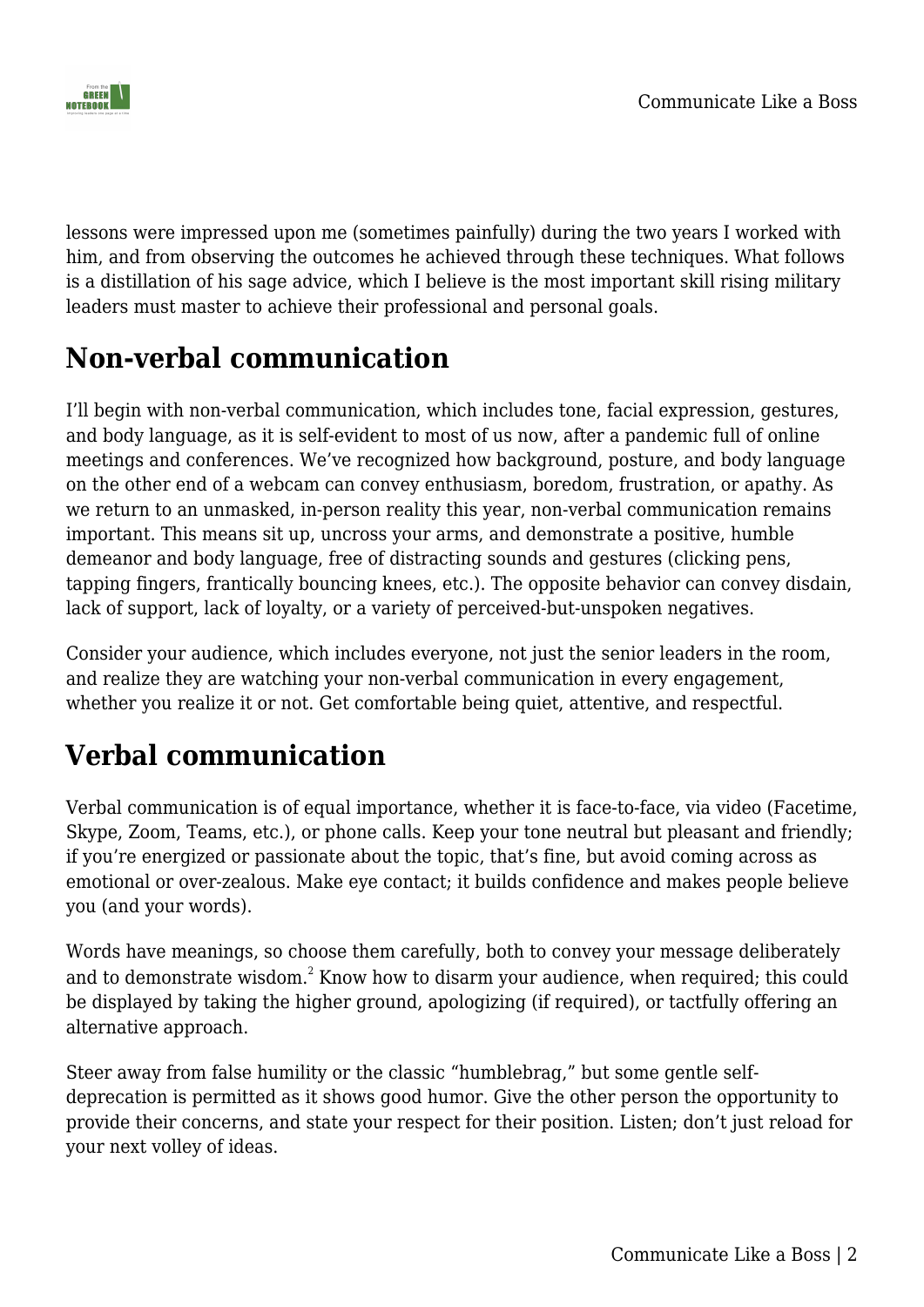

Avoid amorphous, ambiguous, generalized responses when communicating ideas or facts. "Division said…" is less precise than "COL Menéndez, the Division G3, said…". The best communication styles combine all elements of effective non-verbal communication (posture, body language, demeanor) with a precise, tactful, emotionally intelligent manner of speech, and come across as energetic and confident without arrogance. Genuine, sincere speech (both real and perceived) is essential, so don't play games, politics, or try to flatter your audience.

Practice de-escalation, deference, and deliberation, before things get contentious. If tensions arise or tempers flare, never raise your voice, offer insult, or yell– unless there is an immediate safety issue, or you have carefully and thoughtfully decided on a deliberate effect you desire which can only be achieved that way– and even then, think twice before you speak. Assume noble intent in everyone- most people don't wake up in the morning intent on ruining your day.

### **Written communication**

In an email-centric world, much of this advice applies to written communication, as well. Use words precisely and correctly, with proper grammar and syntax; $^3$  your writing must display critical thinking, logic, and reason. Use the fewest possible words to effectively convey your ideas. "If I had more time, I would have written a shorter letter."<sup>4</sup>

Arrange your ideas with coherency so your points flow, compliment, and amplify those which precede and follow. Consider the point of view or argument from your boss' or higher headquarters' perspective, because perspective is everything: "Where you stand is where you sit."<sup>5</sup>Ensure your work is free of anything self-serving.

Before you hit send, read your product out loud to yourself, or, for really important documents (CCIR, SIR, SITREP, USR bullets, mission statements, Commander's intent, etc.), have a trusted agent (rank agnostic) look at your product and read it out loud, as well- this both refines the product and helps others develop their communication. This technique is especially true for review of mission and intent for long-term and critical missions (deployments, CTC, etc.). In these cases, mid-level NCOs and junior Warrant Officers are a great resource, as they will tell you where your document lacks clarity or perspective.

If you have time, sleep on your ideas and come back to them in the morning, especially if contentious, controversial, or problematic. You'll appreciate the clarity and perspective of a good night's sleep when you reread your draft in the morning.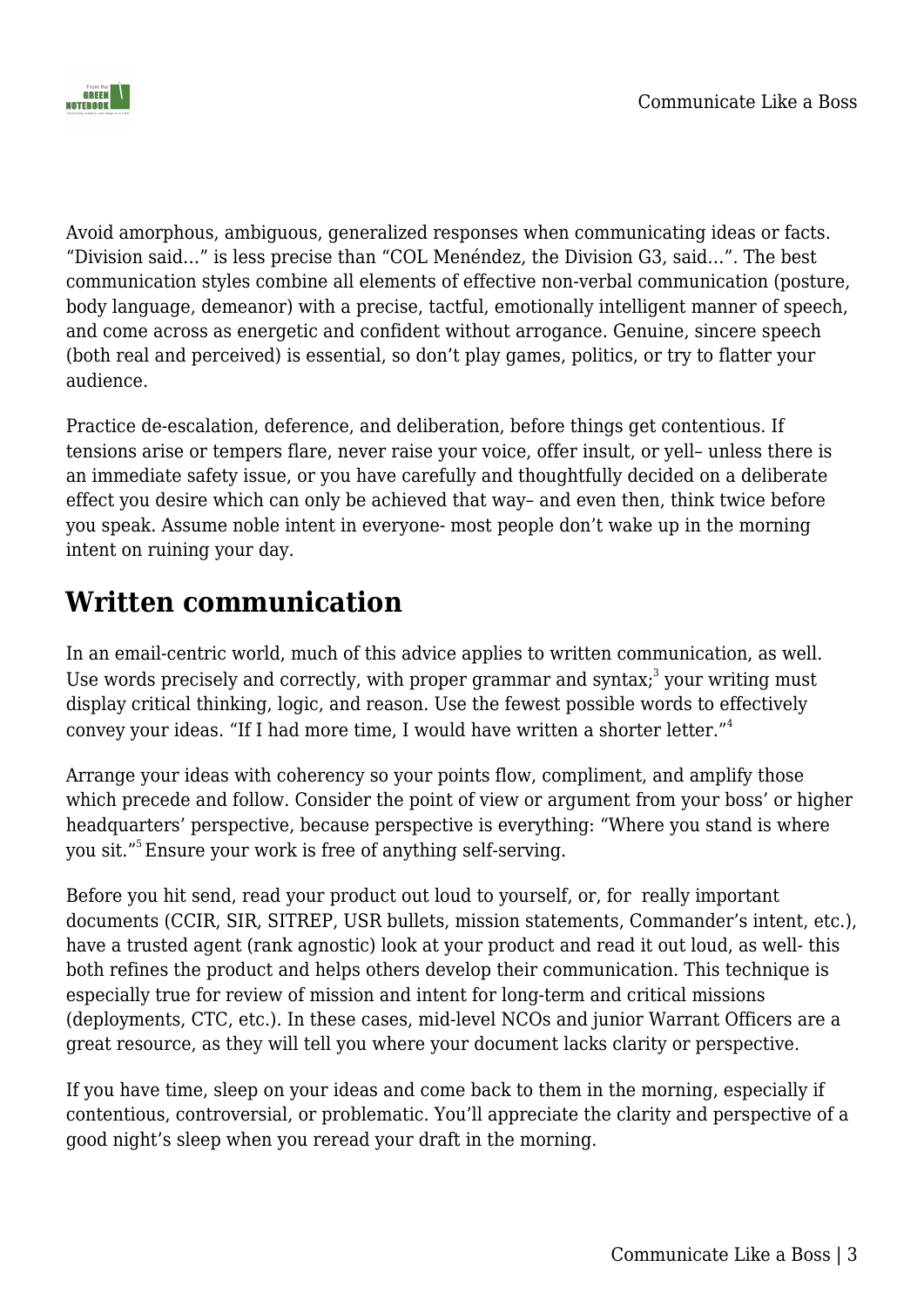

## **Relationships matter**

"Relationships are a pacing item,"<sup>6</sup> my boss often said. You will make first impressions with new people as you navigate new duties and responsibilities, so prepare for these as deliberate engagements- you have one shot! From there onward, take responsibility for relationship maintenance. Since relationships are a pacing item, when they go down, fix them quickly, before a broken relationship degrades your ability to complete the mission.

Speak to people before issues arise, and quickly rebuild bridges when they do. Be the one to spread oil on the waters, be the bigger person, carry the olive branch…pick your metaphor, but do the right thing to repair the relationship. No one will remember what you said but they will remember how they felt when you said it.

### **Communicate effectively across echelons**

Effective military communicators adeptly answer questions and skillfully prepare their leaders to answer similar questions from higher echelons. One of the most challenging mental tasks leaders face is the need to think through problems for the boss before they need to make a decision, and develop a creative solution their boss (or peers) had not thought of already. As long as it falls into the better half of a solution (one that might work vs. one that won't work), it's a good start. No matter the format in which these questions arise (RFIs, SIRs, Congressional Inquiries, CG's Hotline, etc.), the first rule is always the same: answer the question you were asked, not the one you wish they'd asked.<sup>7</sup>Don't be defensive; explain the matter, present solutions, and admit to errors on your part, if founded, as this often disarms the reader as well.

You've probably heard of the infamous "5Ws" in reporting but experience shows the "7Ws" work better. The additional two Ws are: what are you (or the unit) doing about the situation; and what assistance do you need, and from whom are you requesting the resource(s)? Consider and reference other relevant components as appropriate: previous commander's guidance or information requirements, decisions that may be required later, impact to priority missions and your assessments ("Are we on glide path?"), or risks of which your boss may not be aware, but will need to underwrite. Consider talking points your boss could include in their guidance or discussions with others. When appropriate, show a linkage to your boss's priorities and intent, without seeming cheesy or sycophantic.<sup>8</sup>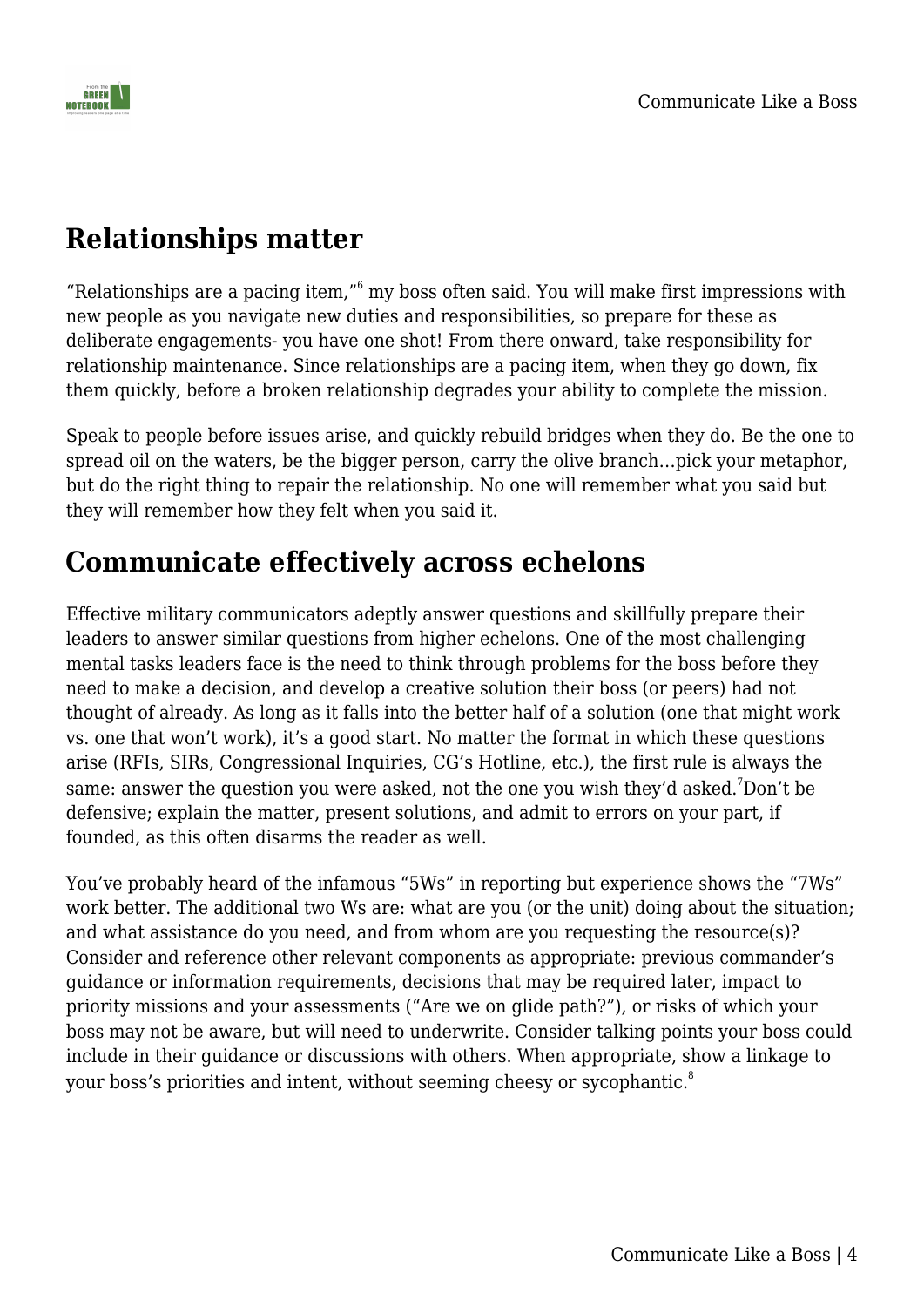### **Shaping operations in communication**

Deliberately shaping discussions is one of the best ways to get others to buy into or "bless off" on your efforts. Find opportunities to iterate your ideas with your audience whenever possible, especially if you know certain members disagree with you. Present options early enough to leave time for them to think and make decisions. Otherwise, chances are good that you will not achieve your desired outcome.

Remind your audience why you are bringing up the topic (i.e. you asked for us to look into this; you mentioned in your guidance; your # priority is; etc.). Assume no one is as familiar with your project as you are. No matter how you're conveying relevant information to your audience, operate in a "bottom line up front" mode; showing your "homework" is by specific request only. Be mindful of their time, in person and in writing. Finally, consider who should deliver the message; sometimes, "the message is the man." Are you the right person to send this email, give this presentation, or introduce this topic?

Learning how to communicate effectively increases the likelihood of positive professional outcomes and helps ensure your efforts bear fruit. Like all professional skills, it requires practice, commitment, and consistency to master. The payoff for these efforts is a professional reputation as a polished professional, a smooth operator. Your hustle, worth ethic, and years of experience will be much more impactful if you are also a skilled and highly effective communicator. Putting it another way, those attributes which you most want to display as an Army leader– communication, confidence, interpersonal tact, building trust, extending influence beyond the chain of command, creating a positive environment, and most importantly, *getting results*— are all yours to own, if you first master the art and science of effective communication.

*LTC Ryan Crosby is currently the Professor of Military Science at the Rochester Institute of Technology. He is a man of focus, commitment, and sheer will.<sup>9</sup> Check him out at [LinkedIn](https://www.linkedin.com/in/ryanmcrosby/).*

# **Endnotes**

- 1. COL Dooghan is the current Commander of 4SFAB at Fort Carson, and I am forever indebted to him for his leadership, friendship, patience, and kindness. Send Me, sir!
- 2. "Wisdom: The quality of having experience, knowledge, and good judgment." Oxford
- 3. "Syntax: the arrangement of words and phrases to create well-formed sentences in a language." – Oxford